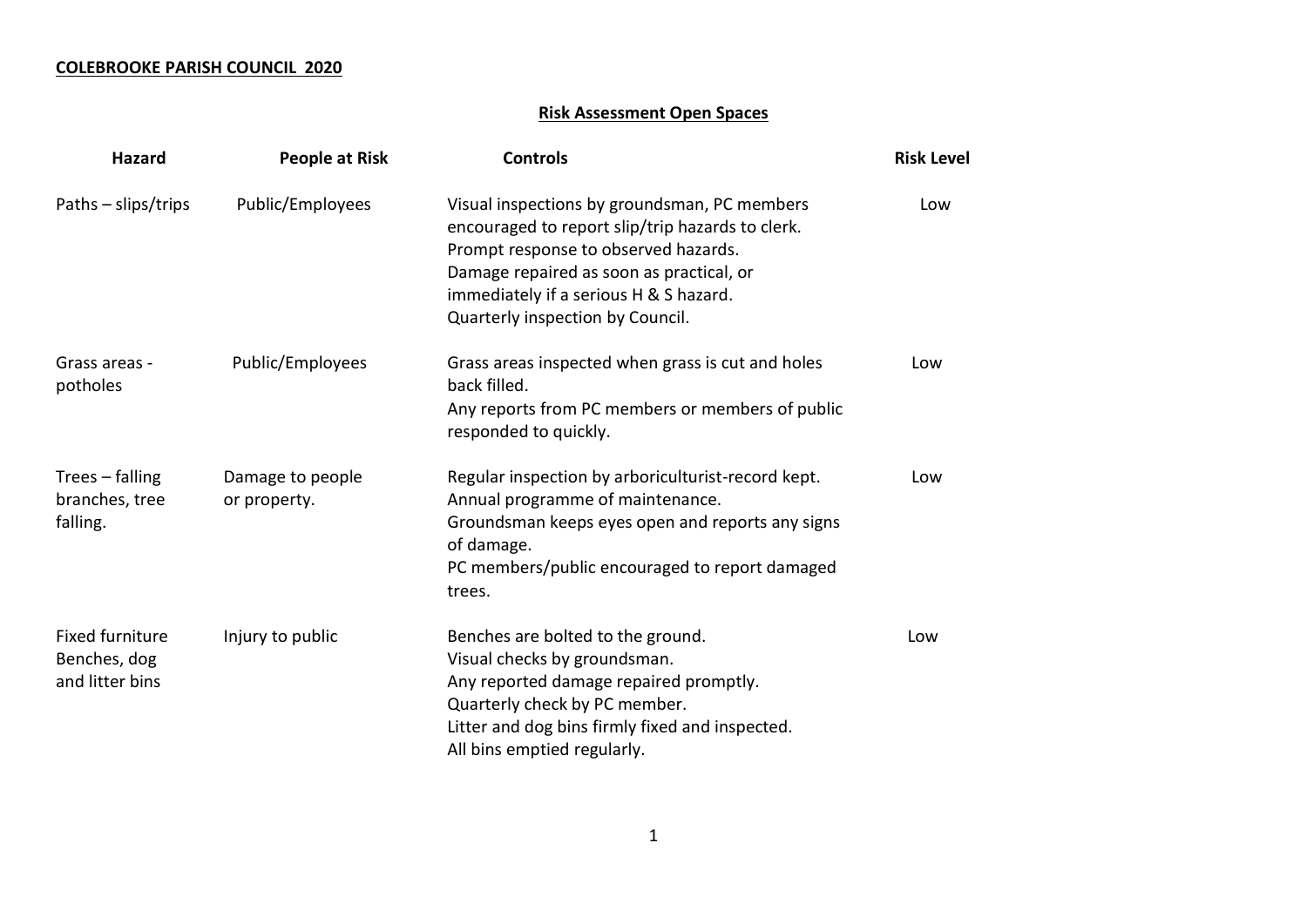| Posts/markers/<br>low fences/<br>headstones etc. | Possible risk of falling<br>object injuring public/<br>employees. Trip<br>hazards.            | Ensure all objects are firmly fixed. (Specific<br>procedures for headstones).<br>Quarterly check by PC member.                                                                                                                                           | Low |
|--------------------------------------------------|-----------------------------------------------------------------------------------------------|----------------------------------------------------------------------------------------------------------------------------------------------------------------------------------------------------------------------------------------------------------|-----|
| Walls/fences                                     | Injury to public/<br>employees due to<br>poor maintenance.                                    | Visual checks by groundsman.<br>PC aware.<br>Public know how to report defects.<br>Quarterly inspection by PC member.<br>Rapid response when repairs need doing.                                                                                         | Low |
| Gates                                            | Injury to public/<br>employees.<br><b>Especially hand/finger</b><br>injury if catches faulty. | Gates checked quarterly by PC member,<br>specifically catches/latches/padlocks.<br>Groundsman carries out visual checks.<br>Public know how to report faults.<br>Rapid response to repairs.                                                              | Low |
| <b>Darkness</b>                                  | Trips/falls.                                                                                  | Ensure lighting on all well used paths/areas is in<br>working order and visible.<br>Ensure public know how to report lights not in<br>working order.<br>Rapid response to reported faults.<br>PC members to check car park at PC meetings<br>after dark. | Low |
| Dog Fouling                                      | Public/employees                                                                              | Groundsman to be aware.<br>Ensure public know how to report incidents.<br>Educate public through articles in local magazine<br>and clear signs in the areas concerned.                                                                                   | Low |
| Drug Use                                         | Injury to public/<br>employees from                                                           | Employees and contractors advised of safe working<br>procedures to deal with sharps. Provided with                                                                                                                                                       | Low |